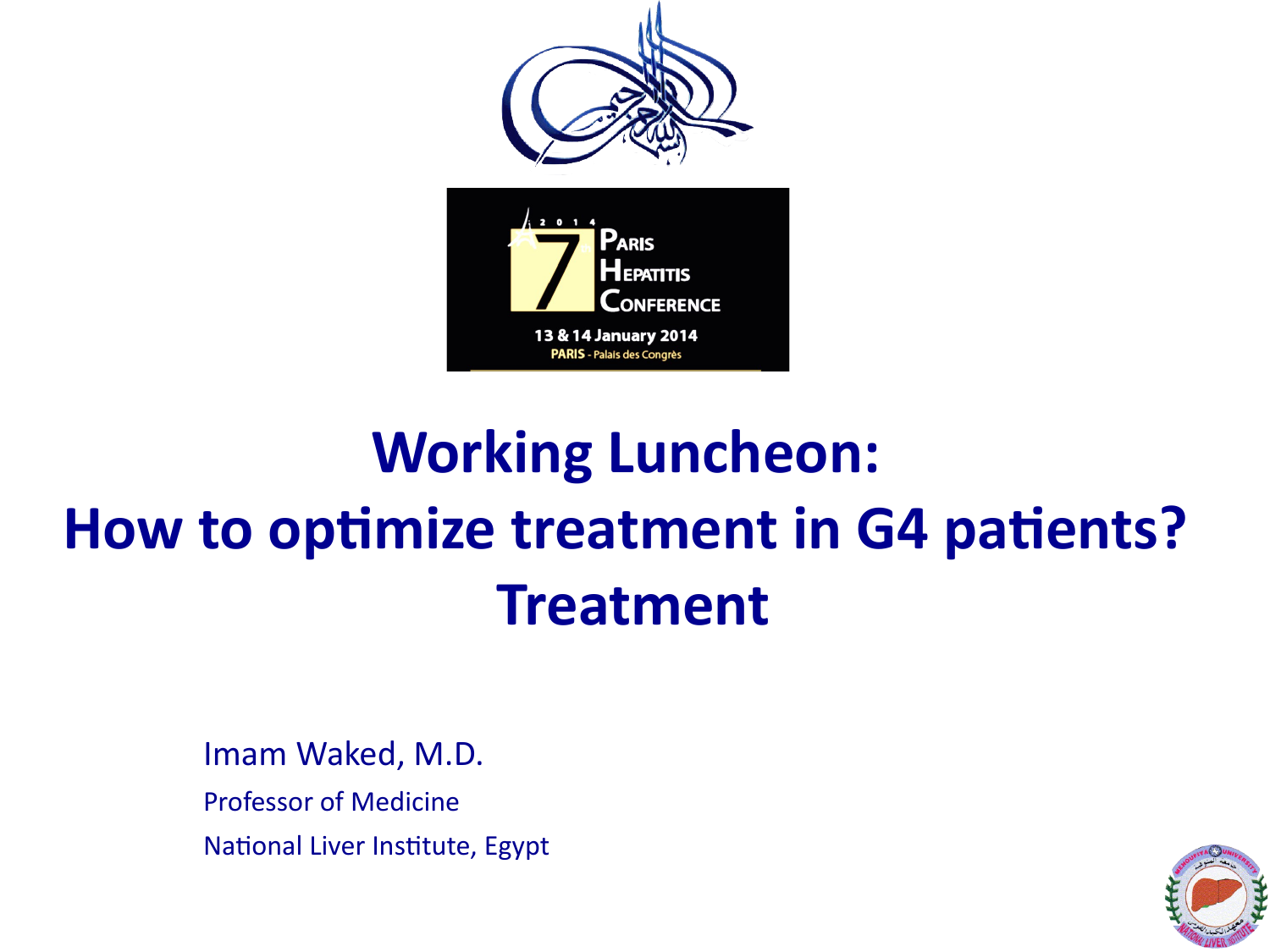## **Background**

- G4 considered "difficult to *treat"* with
PEG-RBV
- Response was better than G1, less
than
G2&3
- With G1 effective DAAs, G4 became
the *"most difcult to treat"*
- SOF approval for G4 changing outcome

| Genotype 2, low VL  | $90\%$ |
|---------------------|--------|
| Genotype 2, high VL |        |
| Genotype 3, low VL  |        |
| Genotype 3, high VL |        |
| Genotype 4, VL (?)  |        |
| Genotype 1, low VL  |        |
| Genotype 1, high VL |        |



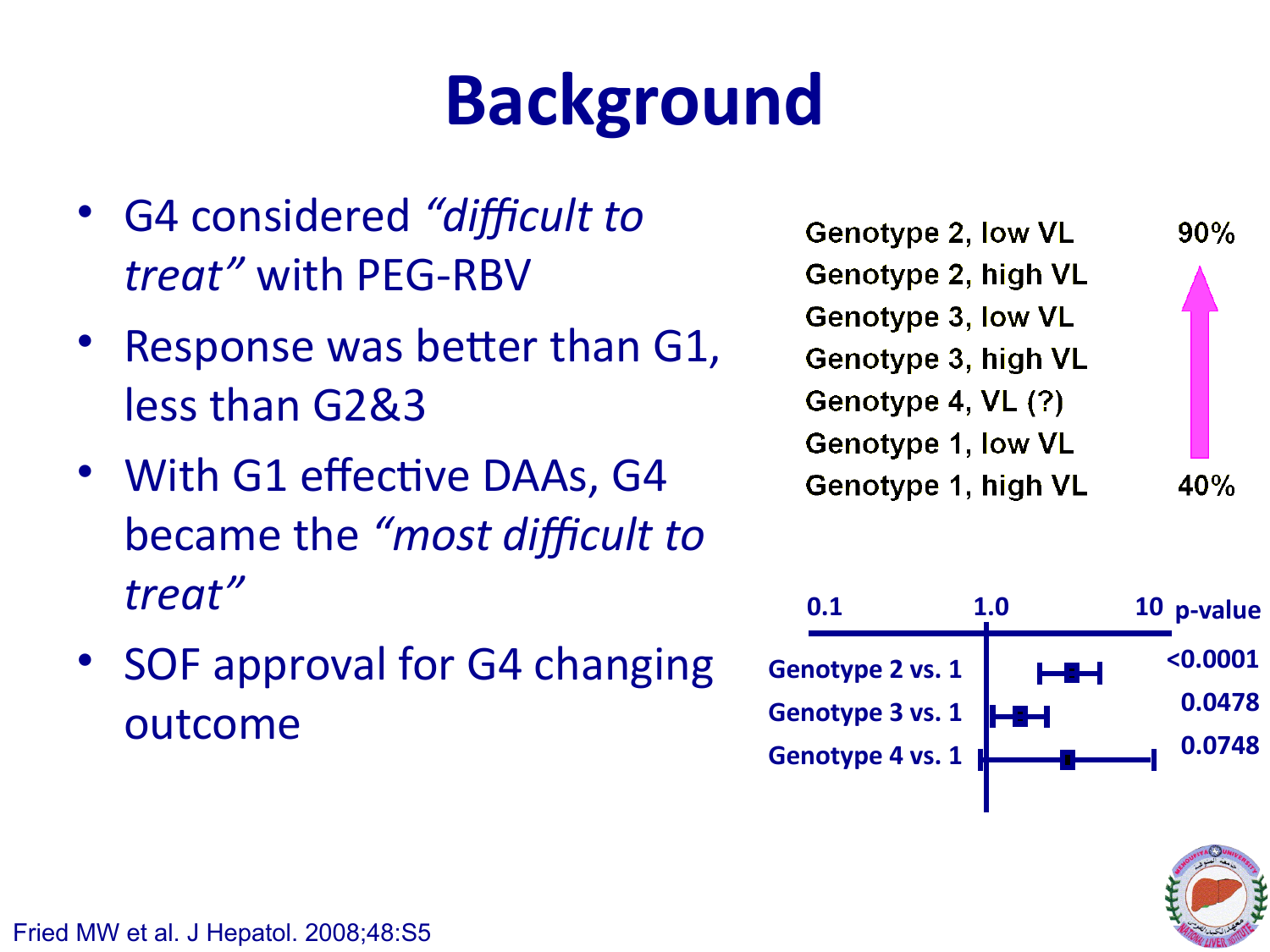## **Outline**

- Current status of therapy and predictors of response to
PEG-RBV
- Response guided therapy?
- Can we improve outcome of PEG-RBV therapy? NTX,
Vit
D
- Direct acting antivirals

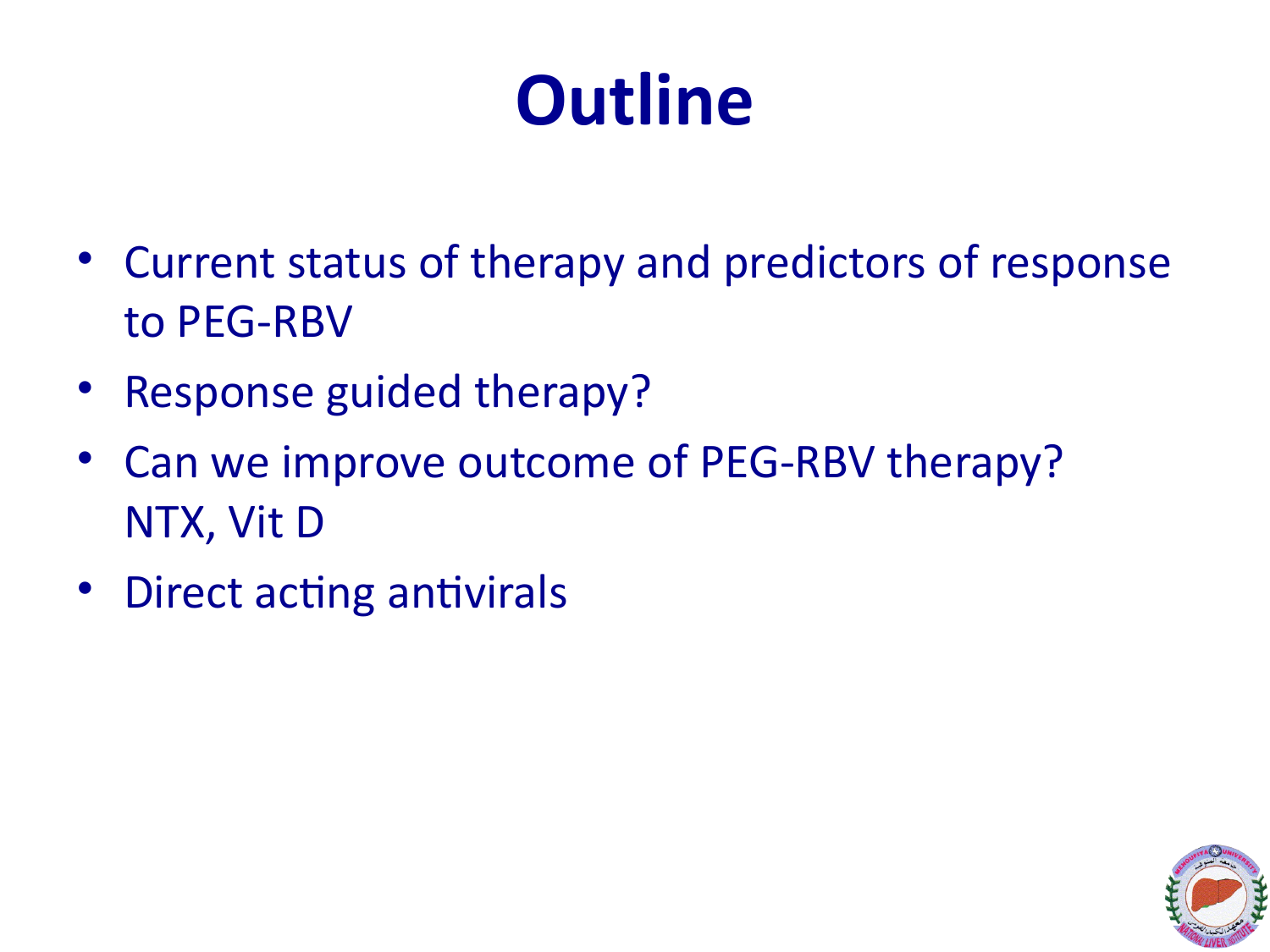### **G4 Real Life Response to PEG-RBV**

Egypt
treatment
program:

- MOH: 50-60,000/year since 2006
- HIO: ~5,000/ year since 2009
- ~350,000 treated patients in 6 years



3,718 chronic HCV patients 1,985
PEG-IFN
alfa-2a+RBV 1,733
PEG-IFN
alfa-2b+RBV 2,200 chronic HCV patients. PEG-IFN
alfa-2a
(bio-similar  $160$  mcg) + RBV



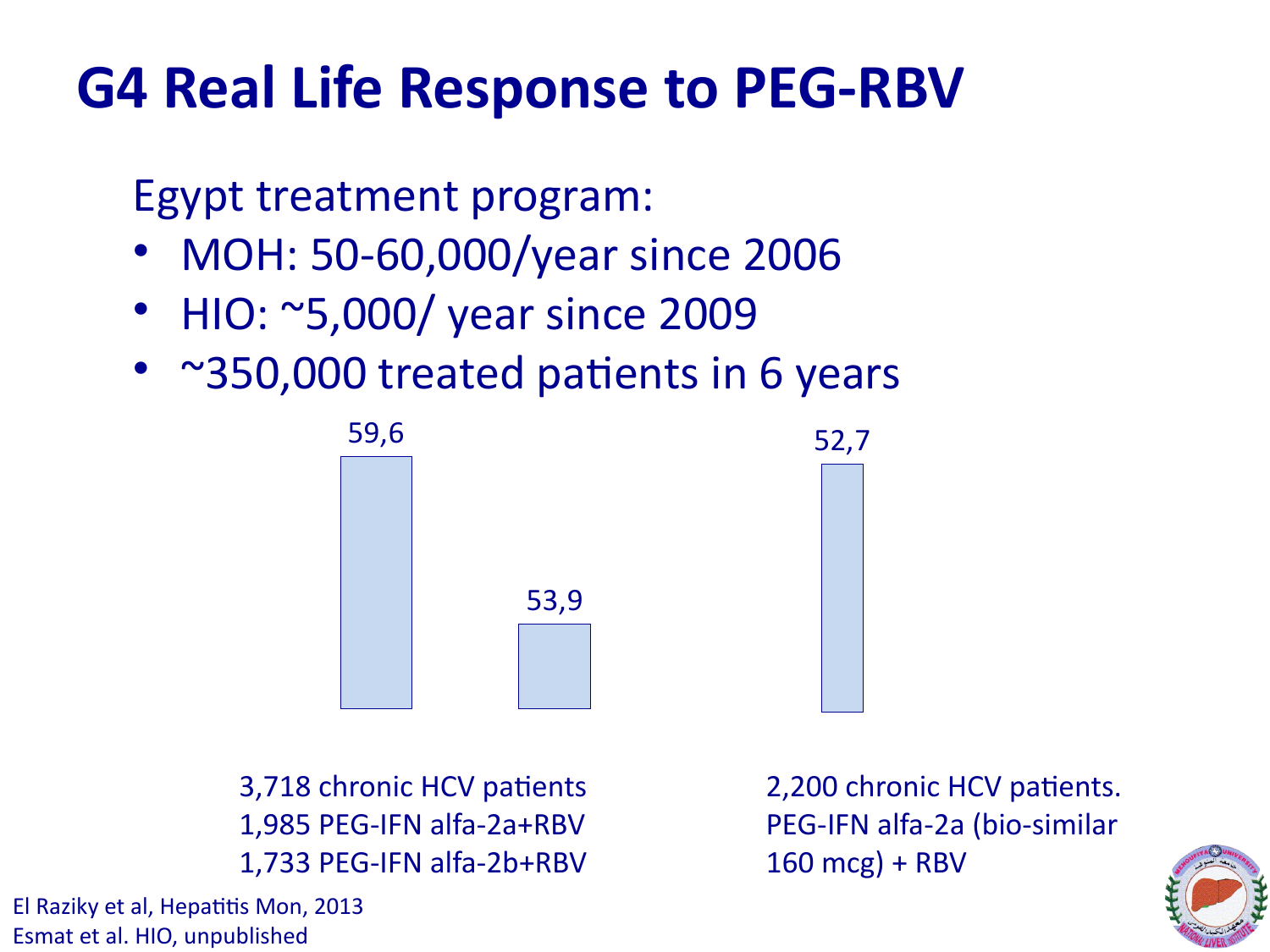### **G4 Predictors of Response to PEG-RBV**







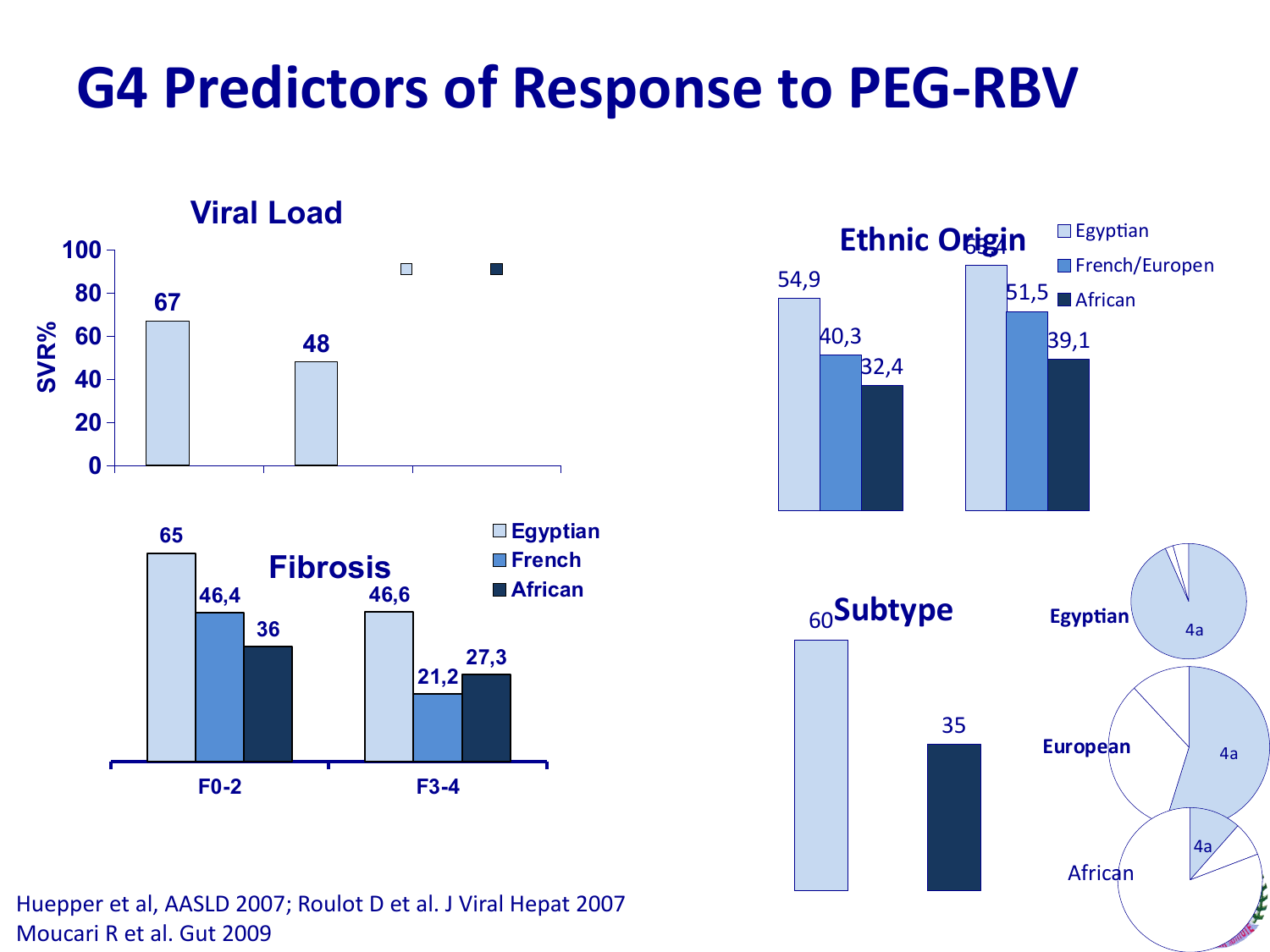### **G4 Predictors of Response to PEG-RBV**







Gad
et
al.
Liver
Intl.
2008;

Abdoul
H,
et
al.
PLoS
ONE.
2008 Barbesh
et
al.,
MOH,
2013
in
Press;
El
Raziky
et
al.,
MOH,
2013,
In
Press

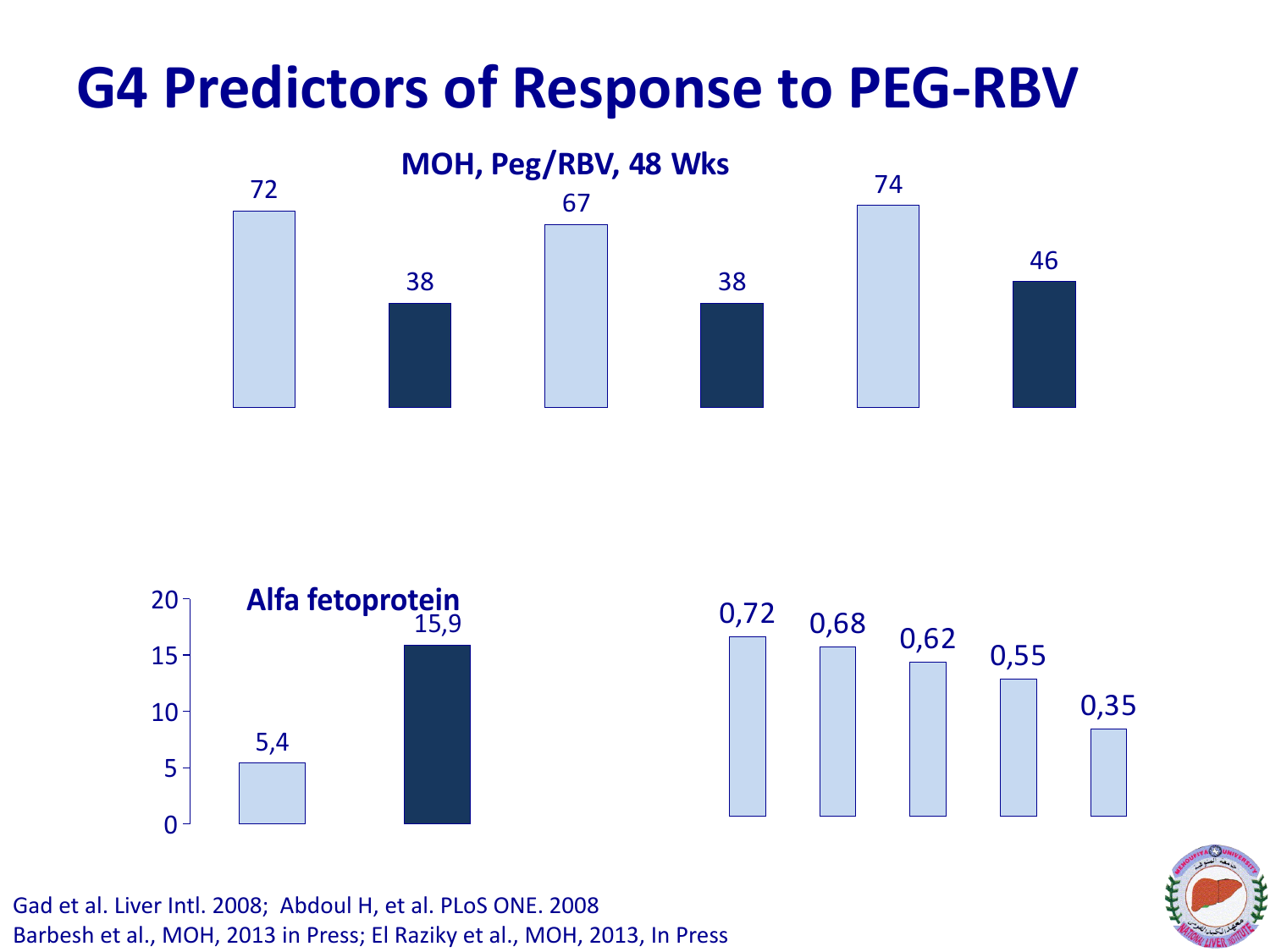## **G4 Predictors of Response to PEG-RBV** IL28B
genotype



Stättermayer et al, Clin Gastro and Hepatol, 2011. De Nicola et al. Hepatology 2011. Assellah et al. J Hepatol 2011,. Antaki et al. Journal of Viral Hepatitis, 2013

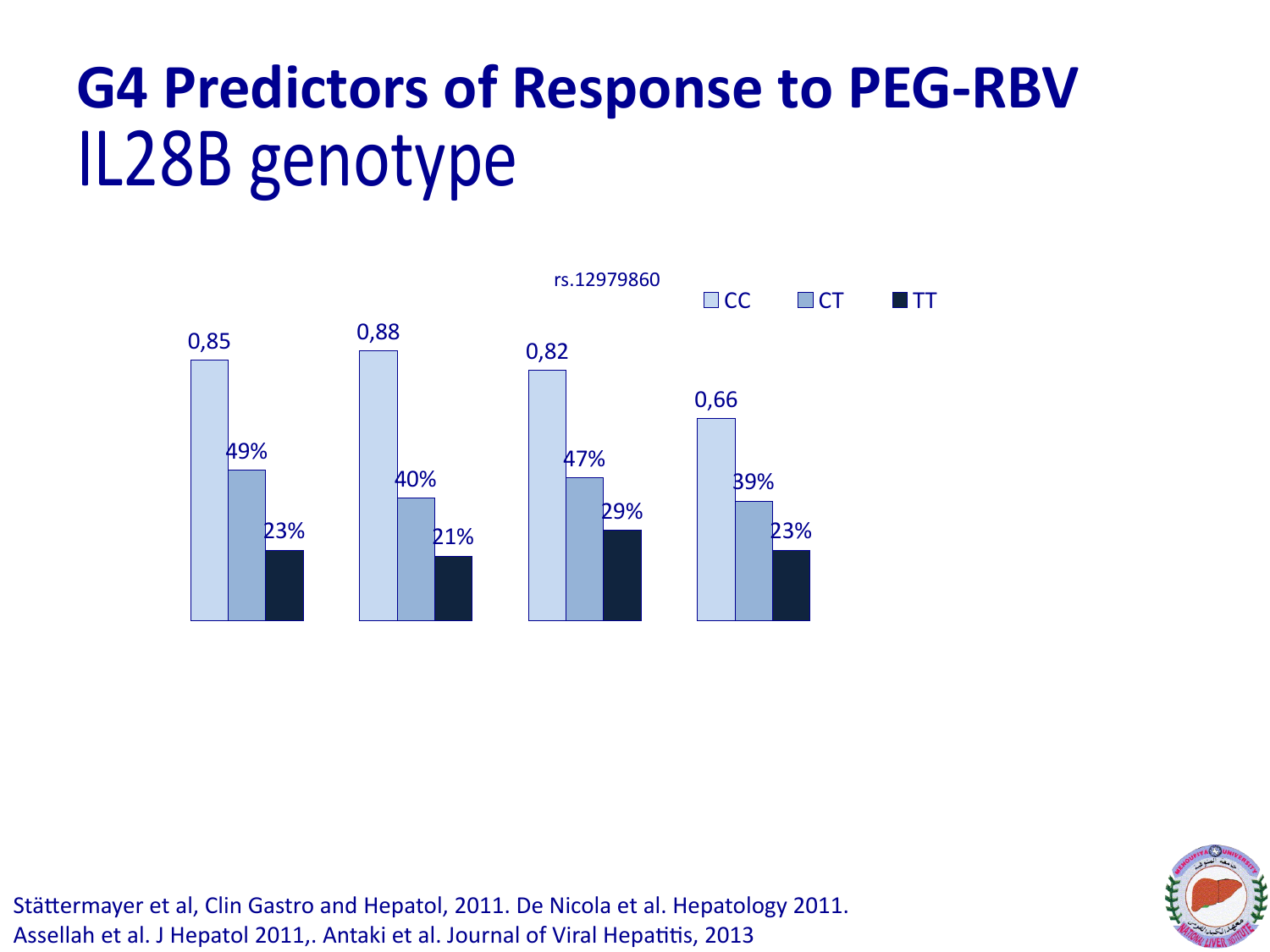### IL28B
genotype **G4 Predictors of Response to PEG-RBV**







Shaaban
et
al.
MOH,
NLI,
in
press;
El-Awady
M,
et
al.World
J
Gastroenterol
2013 Ragheb
et
al.
Liver
Intl.
2013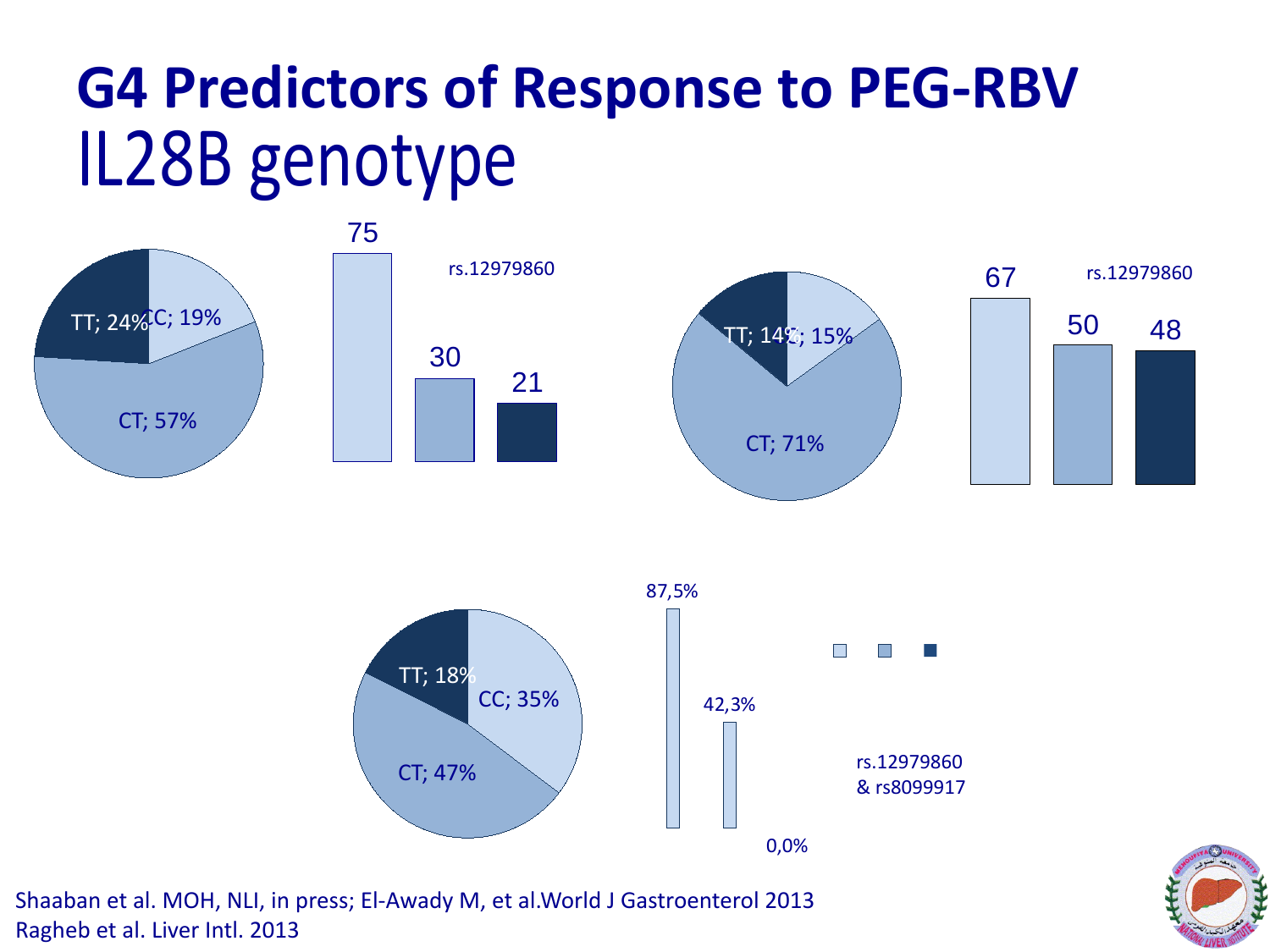### **Response Guided Therapy in G4 treated with PEG-RBV** SVR
in
RVR
(45%)



El-Khayat
H,
et
al.
Tropical
Gastroenterology
2012

no
cirrhosis,
RVR:
85%,
24
vs
48
wks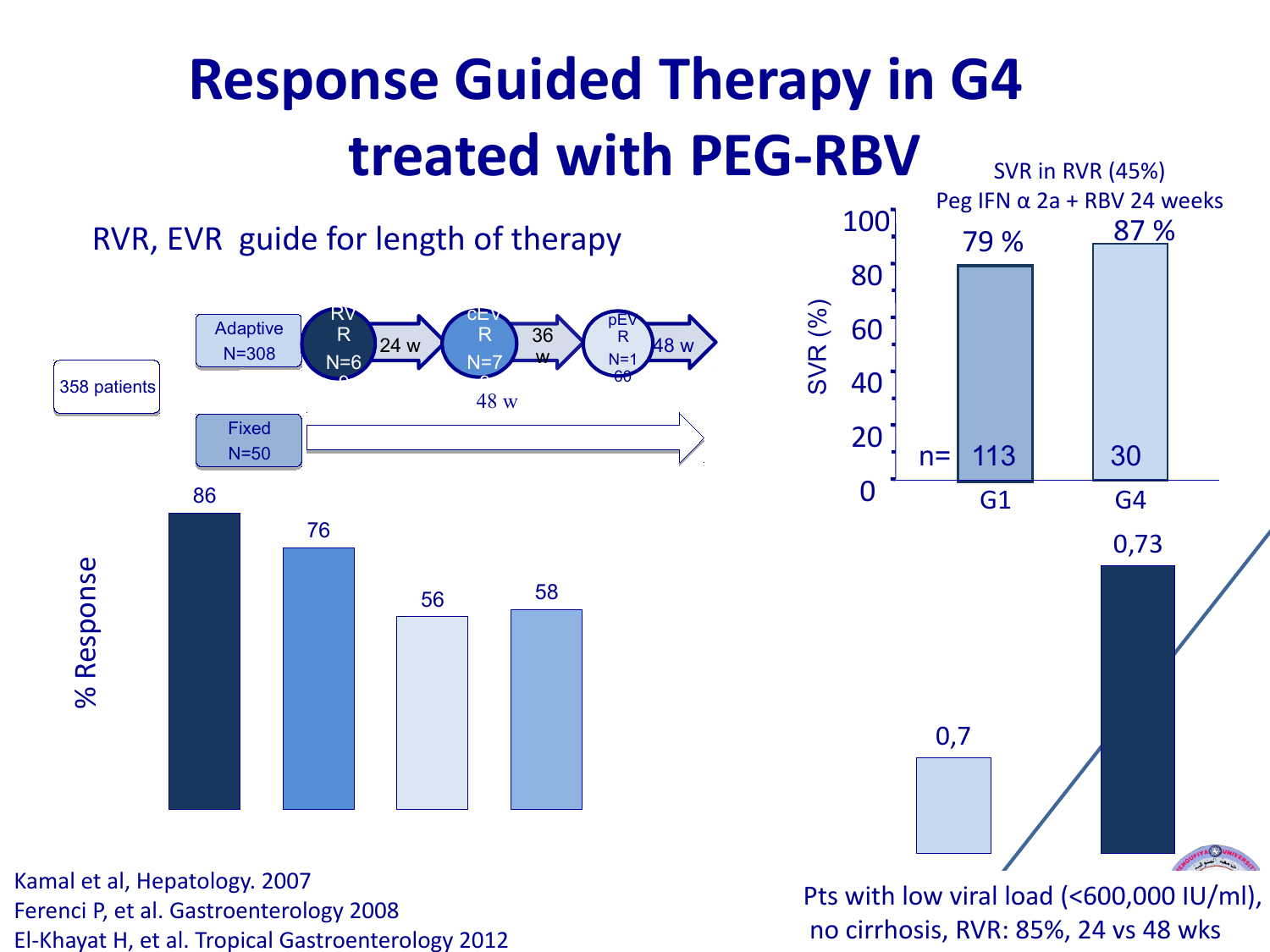### **International Expert Panel Algorithm**



Moucari R et al. Gut 2009; Khattab M et al. Liver Int. 2010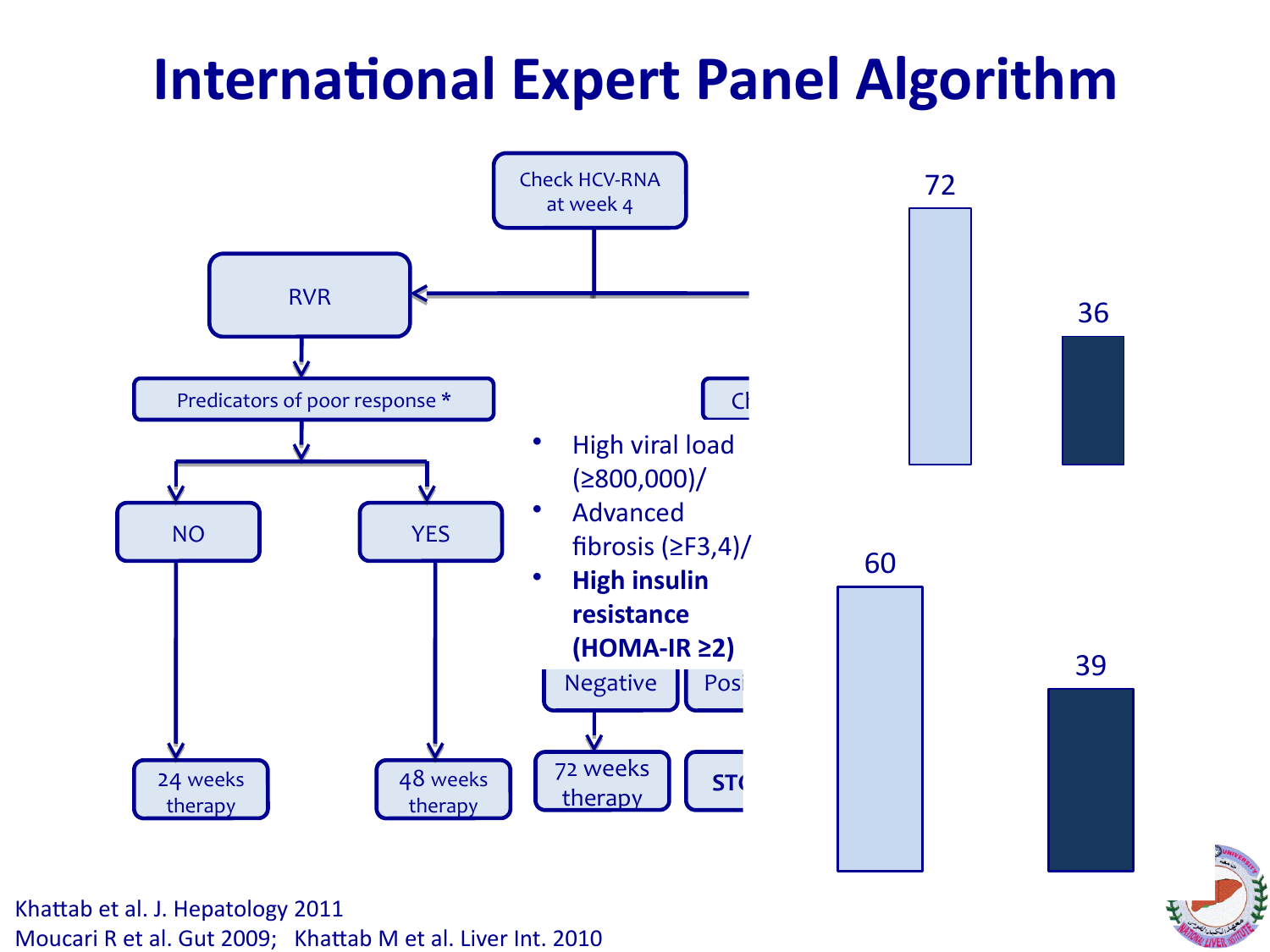## **Improving on Current Therapy**

**NTX** 







Abu-Mouch
S,
et
al.
World
J
Gastroenterol
2011 Shehab, H et al. Liver International. 2013 El-Deeb
et
al.
MOH
data,
In
Press





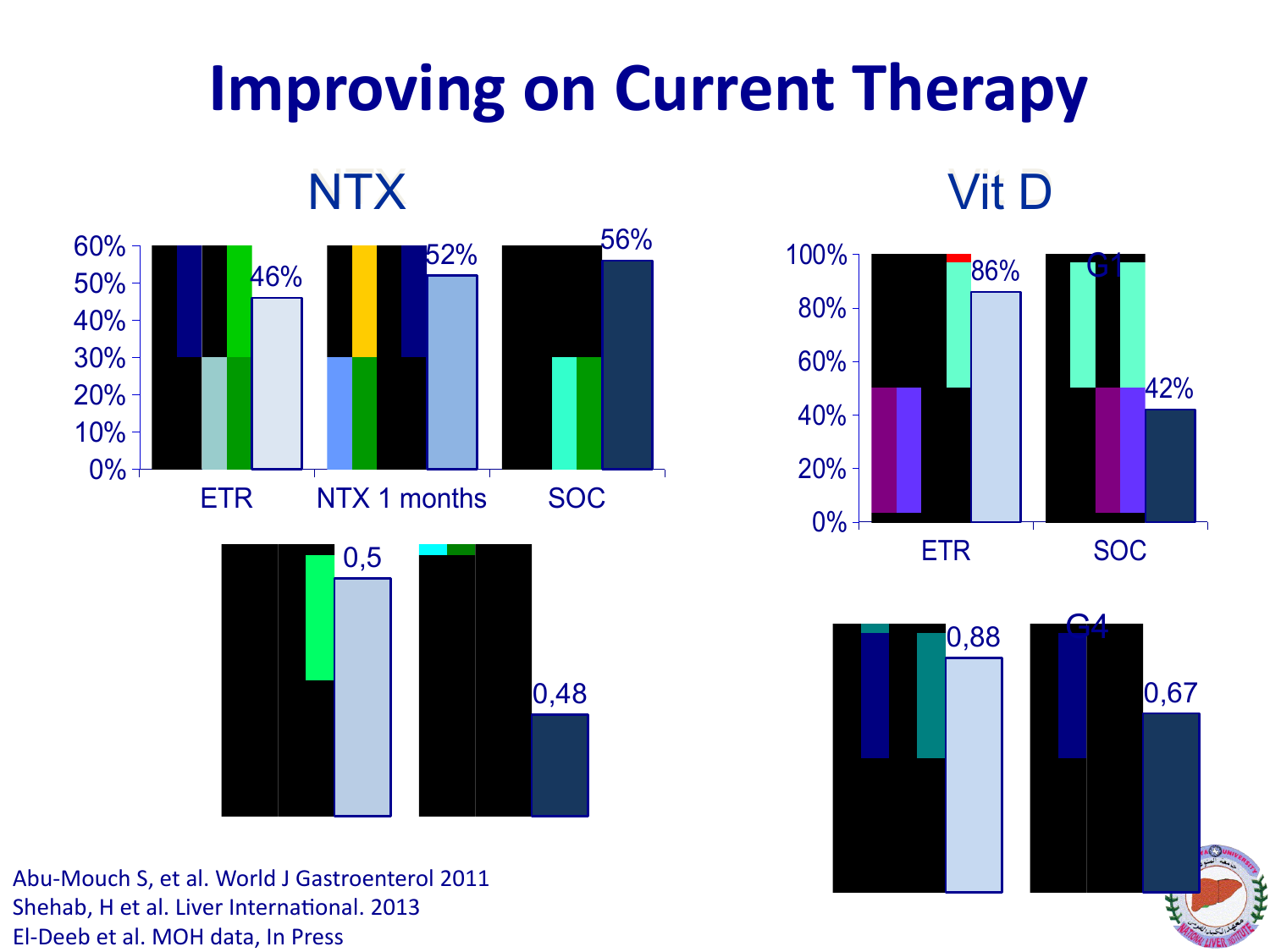### **Direct Acting Antivirals for G4 2nd Generation: Triple Therapy Sofosbuvir (Sovaldi) + Peg/RBV**

#### GT4 HCV  $(n = 11)$ 100 80 60 40 20  $\Omega$ **82% SVR12 HCV RNA <LOD (%)**

**Phase II, ATOMIC**

- 11/11 patients with genotype 4 HCV achieved RVR
and
EOT
response
	- 2 LTFU without posttreatment data
- No
relapse
after
SVR12
in
either
group

Kowdley
C,
et
al.Lancet
2013 Lawitz
et
al.
N
Engl
J
Med.
2013

#### **Phase III, NEUTRINO**



- 12
wks
SOF
400
mg
QD+
PEG-RBV
- 291
(89%)
genotype
1
- 28
(7%)
G4,
7
(2%)
G5,or6

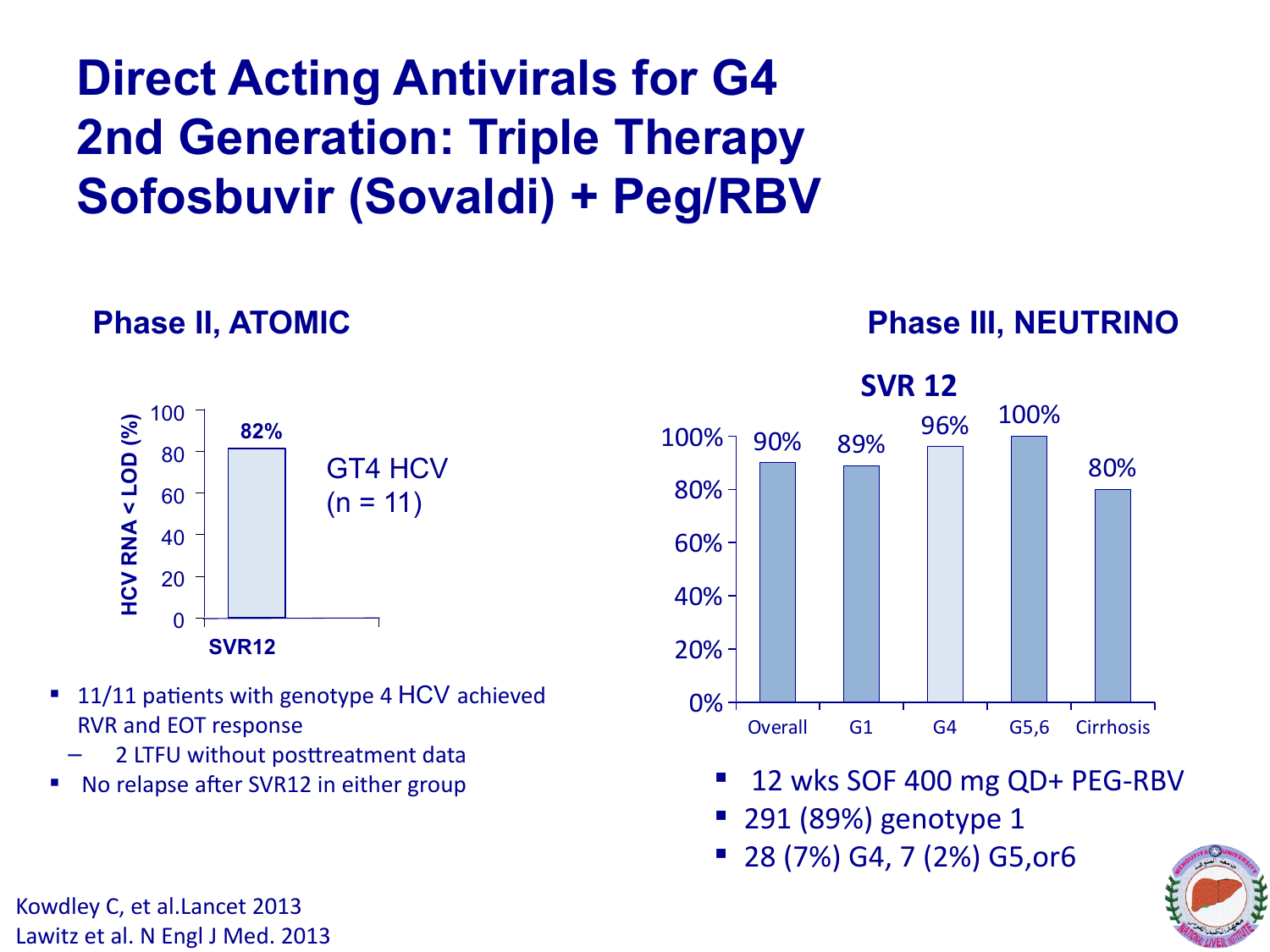### **Direct Acting Antivirals for G4 2nd Generation: Interferon Free Sofosbuvir (Sovaldi) + RBV**



IFN
Free
study
in
Egypt:

- 12
vs
24
wks
SOF+RBV
- Naiive
and experienced
- LPLD in 2/2014
- SVR 12 expected in 5/2014

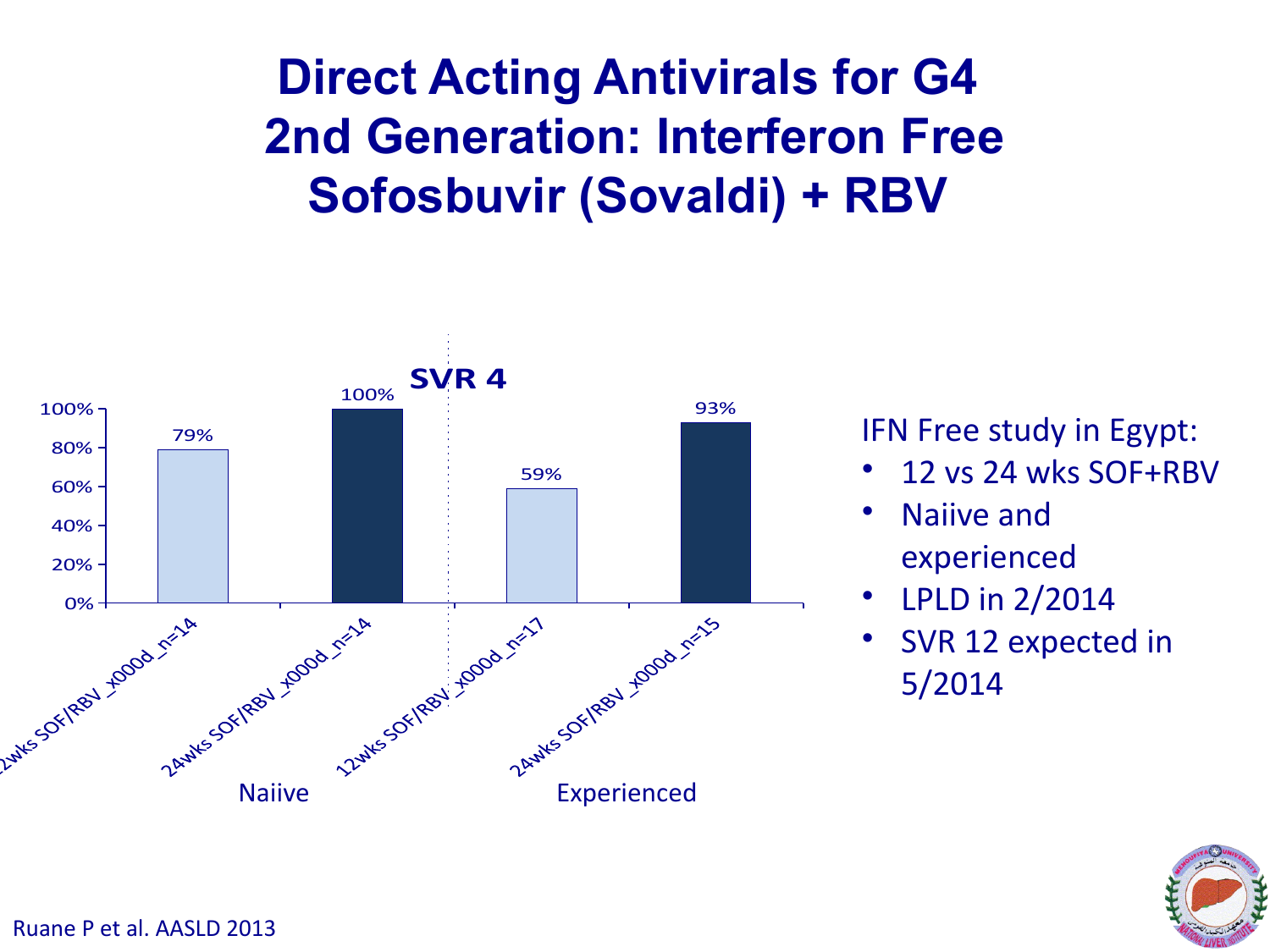### **Direct Acting Antivirals for G4 2nd Generation: Phase II**

#### **Danoprevir/ritonavir + Peg/RBV Naiive, Phase II, DAUPHINE**

**Daclatasvir + Peg/RBV Naiive, Phase II, Command 1**





- **ABT 450/r + ABT267 ± RBV: Pearl I: G4**
- **SMV + PRG/RBV (RESTORE) SVR4~90% in Naiive & Relapsers**
- **SMV + Samatasvir (IDX719) + RBV (Helix) ~80% in G1 and 4**

Hézode C, el al. AASLD 2012. Hézode C, et al, AASLD 2012. Moreno et al., EACS 2013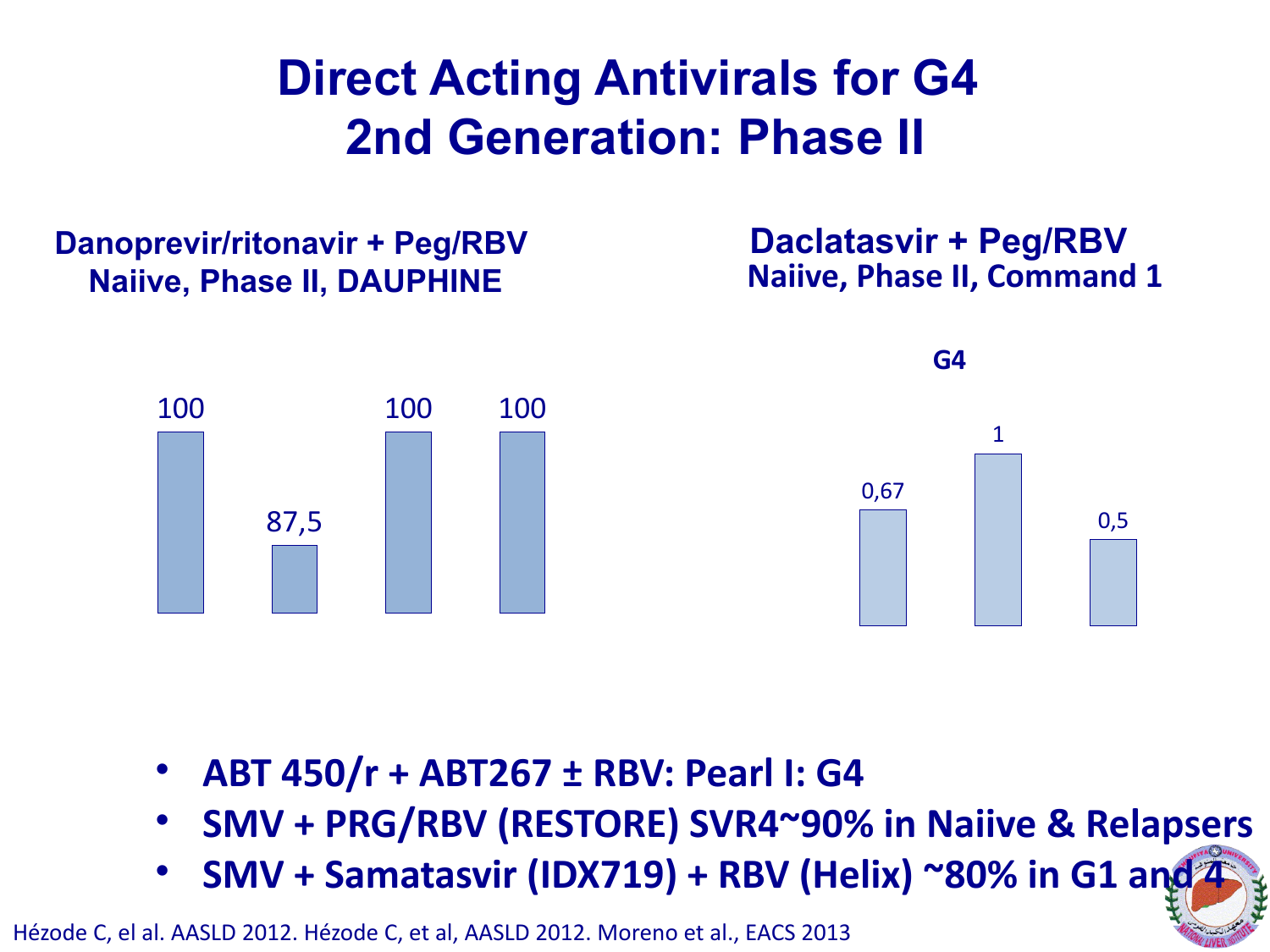### **Conclusions**

- Patient selection can identify G4 patients with high possibility of cure  $(*80\%)$ 
	- Low viremia, low fibrosis
	- IL-28B CC
	- Low HOMA score
- RVR can select patients for shorter therapy
- Vit D can further increase response?
- DAA effective, will not be immediately available for all G4 patients everywhere
- In Egypt: cost of treatment for with PEG-IFN-RBV
	- $\cdot$  <  $\epsilon$ 1,500 per patient
- MOH budget for HCV:  $\epsilon$ 70Million
	- 50,000 patients with IFN-RBV, 60% completing therapy
	- 50-55% SVR (25,000 SVR)
	- 2nd Generation DAAs: 3 months therapy: €50-70,000
	- $\cdot$  ~1,000 patients with 2nd generation DAAs

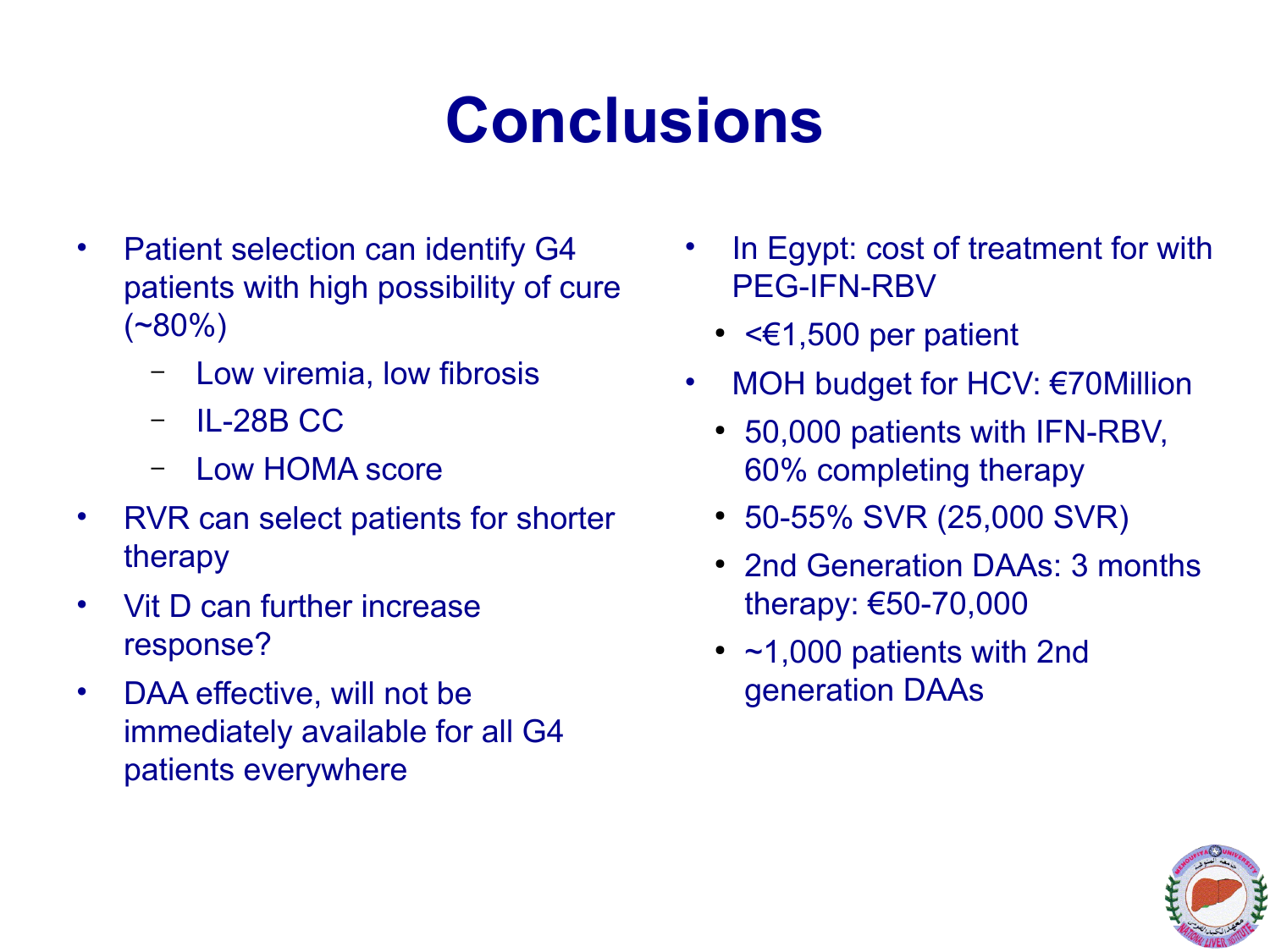- 26 Y male, HCV+ve on pre-employment
- Transfused at age 3 for hemolysis due to G6PD deficiency
	- ALT normal
	- RNA 2,500,000 IU/ml
	- G4d
	- Fibroscan 5 KPa
	- $\cdot$  Bx A1F1
	- IL-28 TT

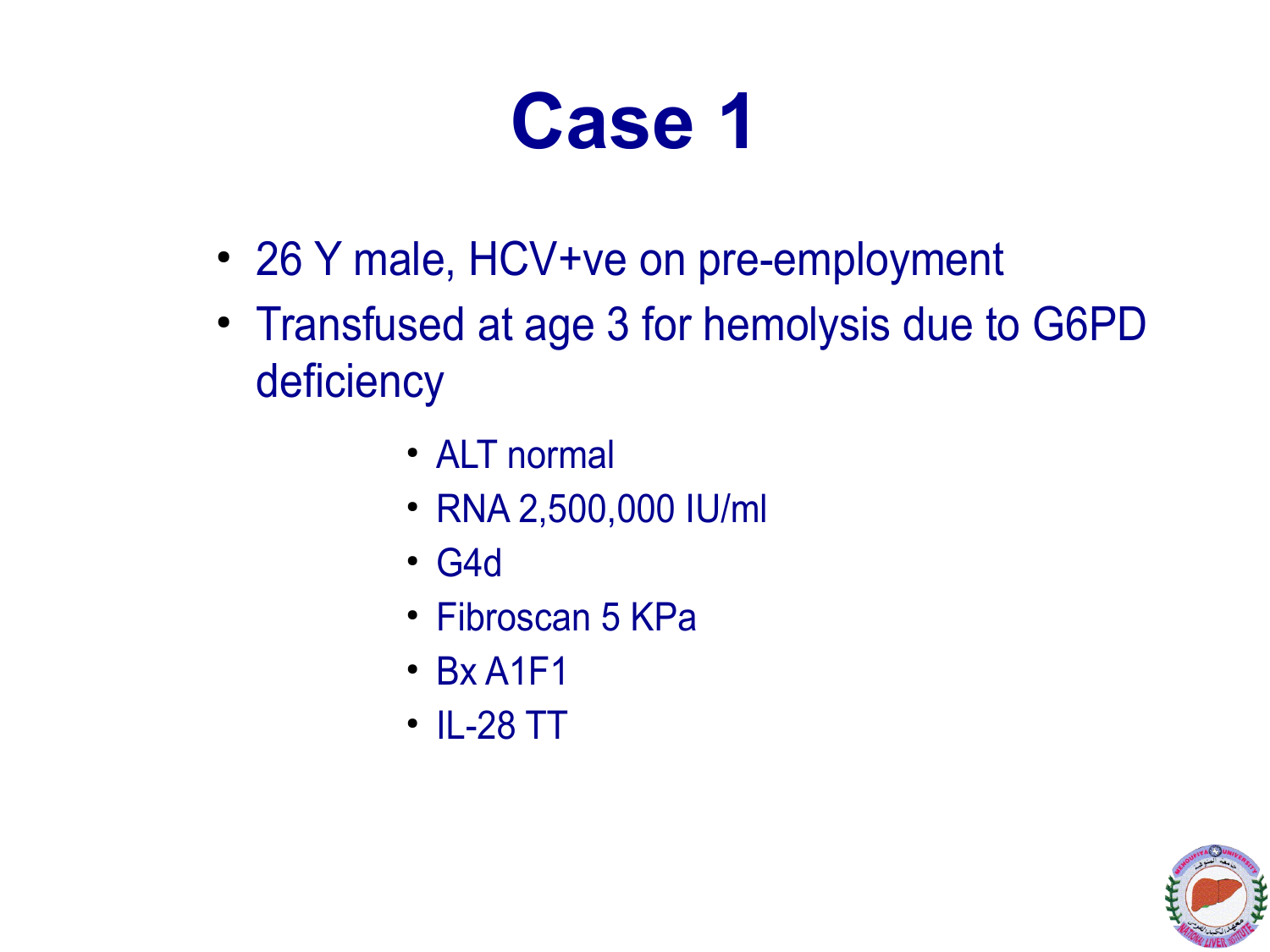- Decision:
	- Treat Now?
	- FU and Wait for 2nd generation DAA
- What are his chances of achieving SVR with PEG/RBV therapy?
	- $\cdot$  15%
	- $25%$
	- $40%$
- Treated PEG/RBV 48 wks, EVR, ETR, relapsed
- What will be his chances of SVR with all oral combo:
	- $50%$
	- 85%
	- $\cdot$  100%
	- What is his risk of progressing to advanced fibrosis or cirrhosis (F3-4) in the next 5 years?

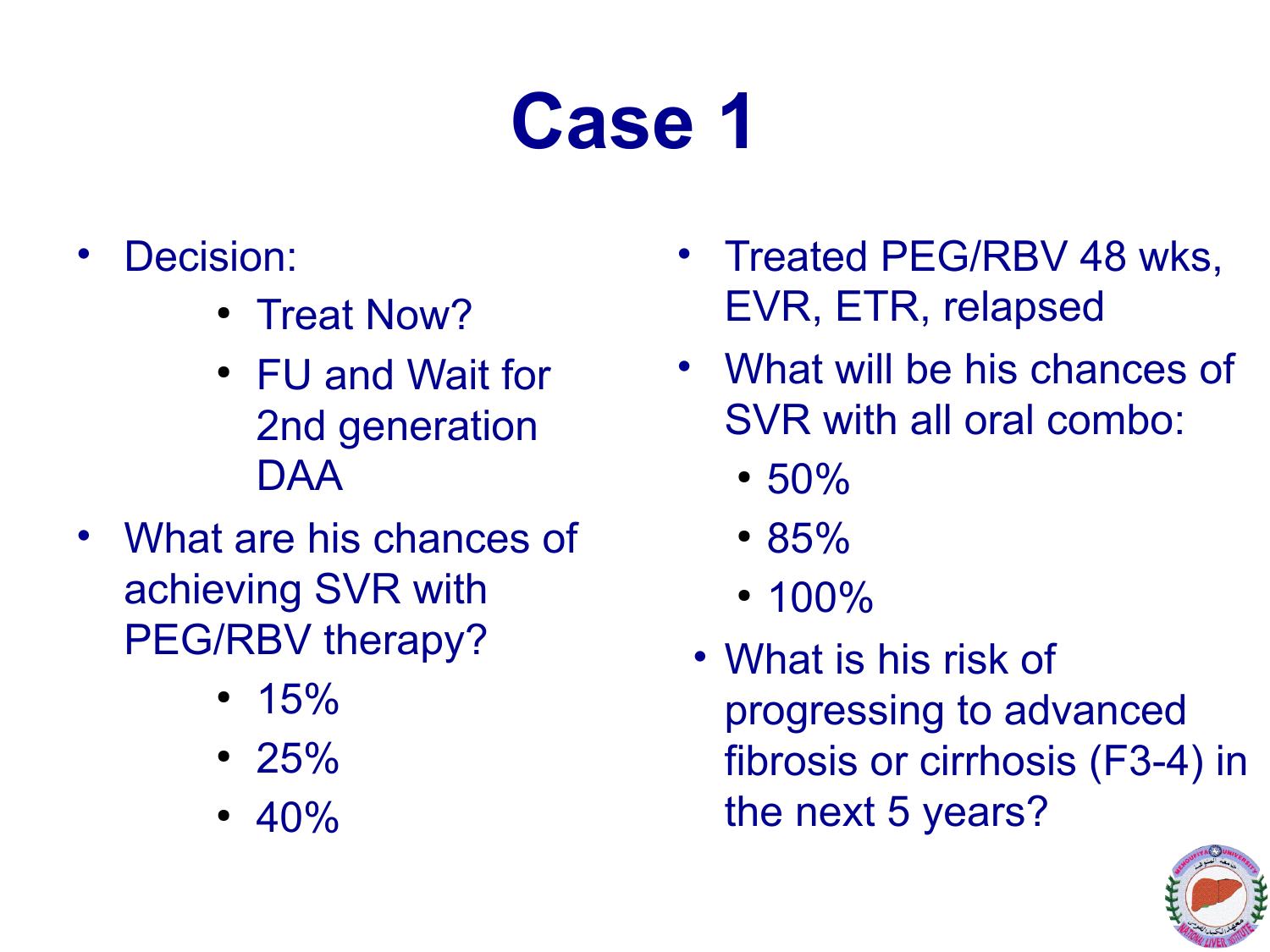- 32 Y female, HCV+ve on travel check-up
- Transfused for PP-Hge 5 years earlier
	- ALT normal
	- RNA 400,000 IU/ml
	- G4a
	- Fibroscan 6 KPa
	- Bx A0F1
	- IL-28 CC

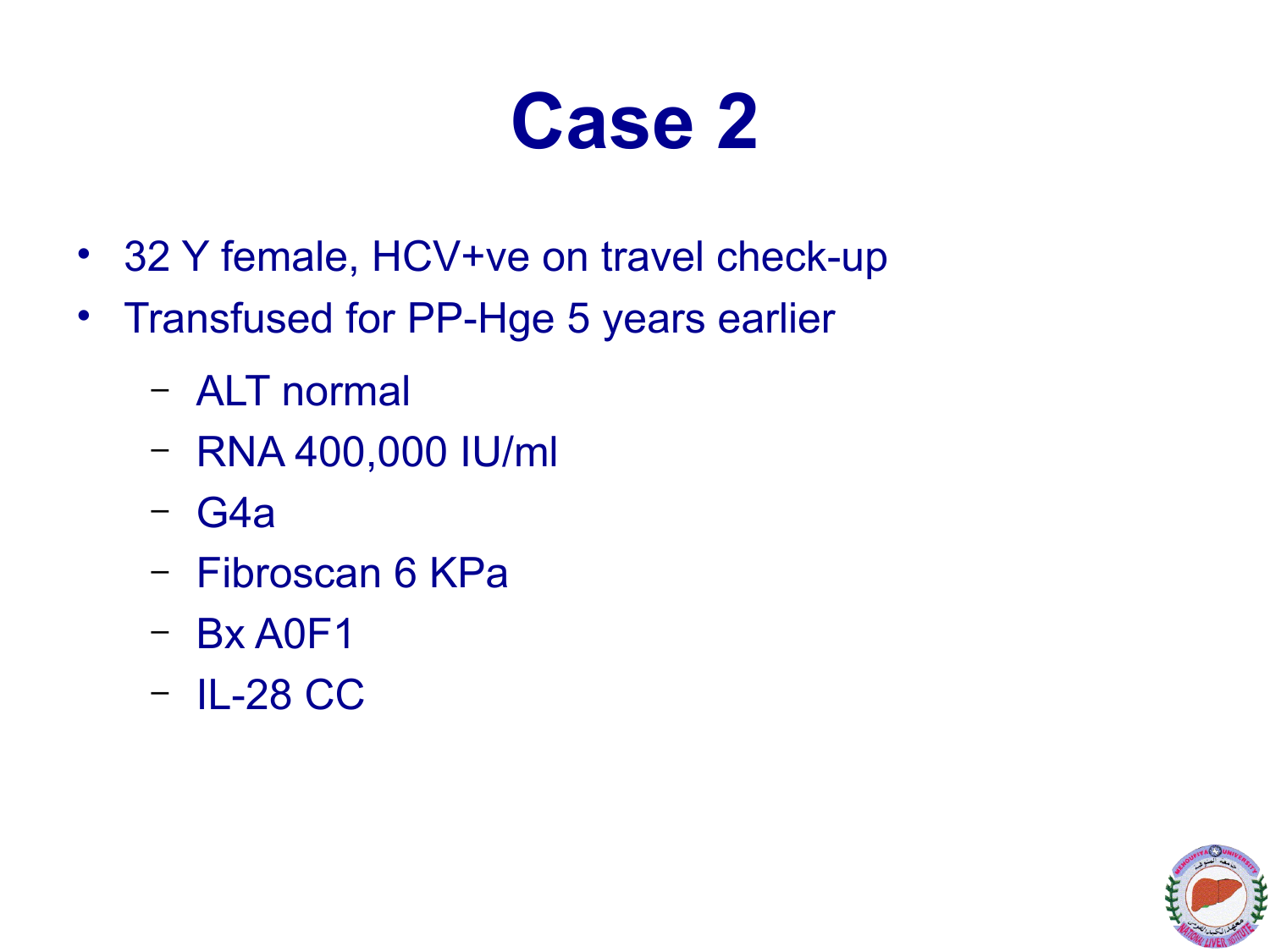- Decision:
	- Treat Now?
	- FU and Wait for 2nd generation DAA
- What are her chances of achieving SVR with PEG/RBV therapy?
	- $\cdot$  25%
	- $55%$
	- 80%
- Treated PEG/RBV
	- $\cdot$  RVR
	- Continue 24 wks or 48 wks?
- Continued for 48 wks, RBV dose reduction, EPO, SVR
- What would have been her chances of achieving SVR with G4 effective all oral combo therapy?